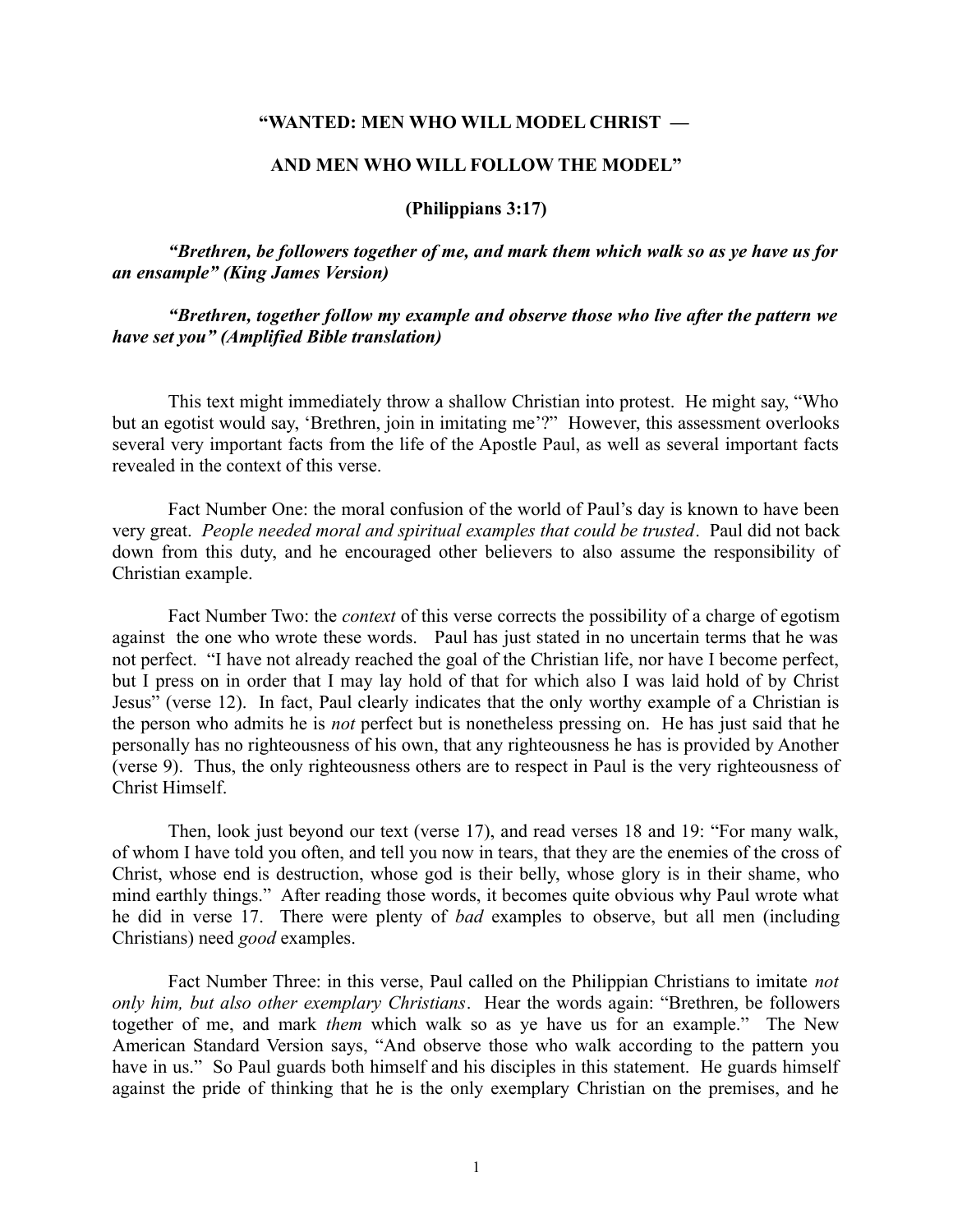guards them against following him exclusively, which might tend to create a cult. Nevertheless, Paul lovingly and boldly asks them to imitate and follow him.

# **I. THE PRACTICAL METHOD OF MAKING DISCIPLES**

Here we see *the practical method of making disciples.* Just as it did with Jesus, disciplemaking begins with a *model,* a *mandate,* and a *method.* The *model* provides the *incarnational example* of the process. The *mandate* clearly shows that disciple-making is the *responsibility of each Christian*. The *method* combines the model and the mandate in *a practical procedure*, and shows how disciple-making is to be accomplished.

# **A. The model is in personal example**

The New Testament *model for disciple-making is in personal example*, and each Christian is expected to supply such an example. Christian, the truth is that *people will either take you as an example of Christ, or as an exemption from Christ.* You cannot escape the exerting of influence, the setting of example. D. L. Moody was probably correct when he said, "Of one hundred men, one will read the Bible, and the other ninety-nine will read the Christian." You see, everything we *say* is a *profession* of faith, and everything we *do* is a *promotion* of faith—*or* these things are *preventions* of faith in the lives of others. Our words and works are either an encouragement in favor of *good*, or of *less* good, or of *evil*. We daily influence our intimates and the immediate circle of associates just beyond them, whether we are conscious of our influence or not. A stone thrown into a pond does not merely disturb the water in the spot where it hits it. Around that point of impact, great concentric circles form. We simply cannot control our influence, though we certainly can largely control the kind of influence we exert.

> "I have a little shadow, That goes in and out with me; And what can be the use of him, Is often more than I can see."

Behind these ideas rests a gigantic law of spiritual life, and it is this: Christianity is *propositional*, to be sure, but its first attraction to human beings is generally *personal.* It *is instructional,* but it is *first incarnational.* Historian Robert Wilken said it wisely when he said, "Before people are *doers*, they are *first spectators."* Christianity is not merely *audible*, it is also *visual and tangible* (see I John 1:1-3). So *it must have models* as well as mouthpieces*; it must have pacesetters* as well as proclaimers*; it must have examples* as well as exhorters*.* This is one of the roles Jesus plays for mankind — "leaving us an example, to follow in His steps" (I Peter 2:21).

This is a key role, also, for every disciple-maker. He cannot expect his disciples to be what he is not, or to do what he does not do, or to go where he does not go. It is true that the disciple-maker's life must not be the *end* of the disciple's quest, but merely the *example* of one seeking to be a follower of Christ. But *it is example that gives credibility to leadership.* Jesus *exemplified* the standard of disciple-making before He *exhorted* it.

Reconsider for a moment the characteristics of a disciple. A disciple is one who: (l) has a *regular relationship* with his disciple-maker, his teacher (compare Mark 3:14a); (2) *receives*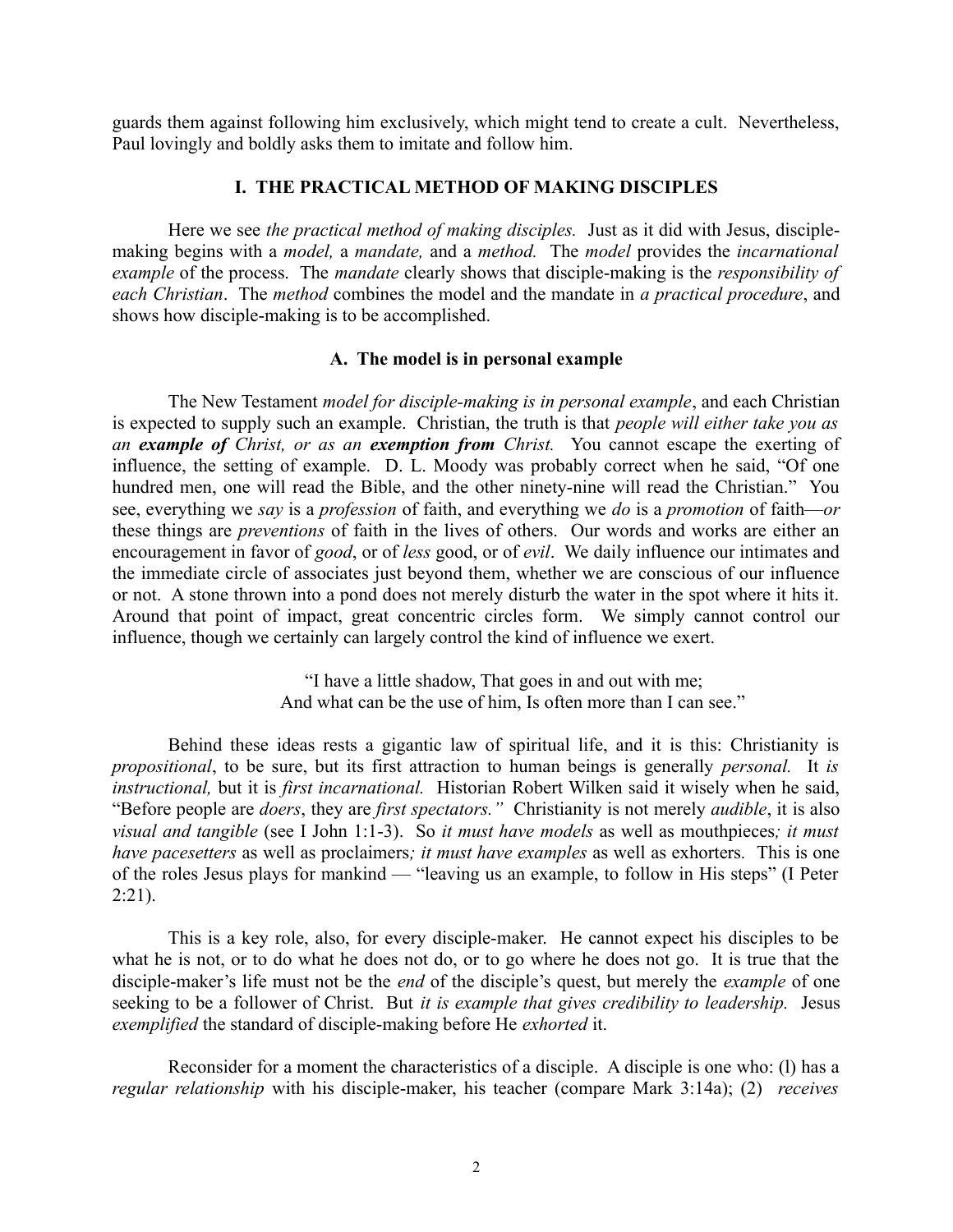*revelation* (systematic truth) from his disciple-maker, his teacher (see Matthew 10:5); (3) *repeats* the truth received to other potential disciples (II Timothy 2:2); (4) shows increasing *resemblance* to his disciple-maker, his teacher (see Luke 6:40); and (4) becomes a *reflection* of his teacher in both concept and conduct. So a disciple-maker must be a model and a pace-setter, and he must expect his disciples to follow him and his example. Indeed, he must humbly *invite* them to do so, as Paul does in our text.

### **B. The mandate is in personal exhortation**

Clearly, the New Testament *mandate* to disciple-making *is presented in the form of personal exhortation.* Let's examine our verse more closely, in order to be sure that we understand the dimensions of responsibility that are presented here. Indeed, we must recognize that the responsibility is two-fold. Paul had to *show* it and *say* it, and the Philippian readers had to *see* it and *submit* to it. The two key verbs, "join in following my example," and "observe those who so walk," are both in the present tense. Again, we must note that Paul boldly urged Christians to follow the example of the testimony and technique of other Christians. This means that the following of right examples should be the consistent and continuous activity of every Christian. It also suggests that most Christians need to be encouraged by another Christian to do this, or the concept will lapse in their minds.

Pastor Rick Yohn, in his book, Living Securely In an Unstable World, wrote, "In my later teen years, I had the privilege of being supported by a number of mature Christian men. They spent time praying with me, counseling me, and encouraging me in my Christian walk. I developed a boldness for witnessing by following the example of one man. I established a consistent prayer life by following the example of another. I developed a deep desire for studying the Scriptures by following the example of a third. *The more I associated myself with such men, the more I experienced a personal spiritual growth and the sanctifying work of God's Holy Spirit*." (The italics are mine, not the author's). Christian, you are following somebody's example at this very moment. You spend your minutes, days, weeks, months, and years living out the influence that people have exerted on your life.

Note that you are to give positive and selective attention to those who set the right example for you and others. "Mark them which so walk," Paul says. The Greek word translated "mark" is the word "skopos," from which we derive our English word, "scope." Perhaps you have heard someone say, "We scoped it out," referring to a careful and critical examination of a certain object. The word means to "keep an eye on." In Romans 16:17, this word is used for an examination that leads you to *avoid* something, but here, the examination is made in order to *appreciate* and imitate something.

Look also at the word, "example" in our text. It is a big, big word. The Greek word is "tupon," from which we get our word "type." The word "type" is a special word, and it has a specialized meaning in the New Testament. It comes from a root that means "to strike," and it describes the creating of an impression by striking the image into a receptive surface. Technically, it was the impress or figure made by a seal or a die, such as the die that is used in minting new coins.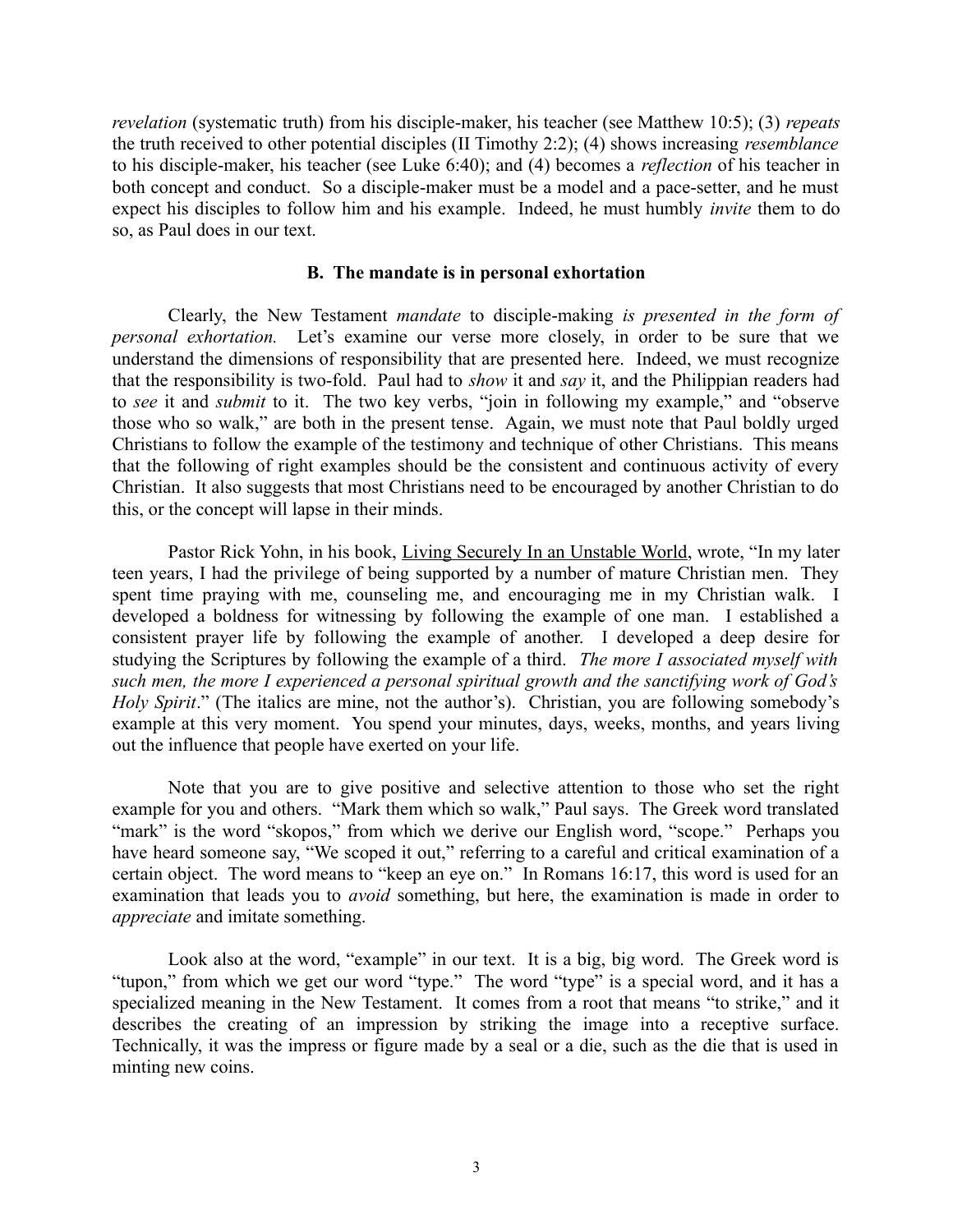This was the same word Thomas used when he said about Jesus, "Except I shall see in His hands the print (the 'tupon'— the "impression") of the nails, and put my finger into the print ('impression') of the nails . . . I will not believe" (John 20:25). Thomas was saying that the marks of crucifixion in the body of Jesus were all he had to go by, and all other impressions were not to be trusted. This is the word translated "example" in our text. The example of a Spiritwalking Christian is the only trustworthy impression most people will ever have. However, it is evident that Christians do not automatically set a Christian example for others to follow. Unless we are "imitators" of Christ in the fullest New Testament sense, we will leave false impressions with others as to Who Jesus is and what Christianity is all about. And note this: *the impressions we make are the result of a die already cast, a Life already lived — and we have been stamped with the Image of it!*

So a Christian must constantly ask himself, "Is my life worth copying?" *Would I want to live in heaven among a society of Christians who have lived their lives by the impression I have made on them*? The word translated "example" suggests a "copy-pattern" or a "mold." Close examination of Paul's letters in the New Testament will disclose that this idea is quite common in his writings. In I Thessalonians 1:7, Paul says, "You were *examples* to all that believed in Macedonia and Achaia." He made the same appeal to the Corinthians that he presents in our text when he said, "I beseech you, be ye followers of me" (I Corinthians 4:16). And again in I Corinthians 11:1, which proves the point we made earlier about Paul's humility: "Be ye followers of me, *even as I also am of Christ."* There is Paul's guard, there is his proviso, there is his protection, there is his qualification — *follow me, but only as I follow Christ.* In II Thessalonians 3:7-9, Paul put the appeal even more powerfully: "You know how (why) you ought to follow us: for we did not behave ourselves in a disorderly fashion among you: neither did we eat any man's bread without return; but we worked with labor and pain night and day, that we might not be chargeable to any of you: Nor because we have no rights, but *to makes ourselves an example unto you to follow us."* So the Christian disciple-maker and teacher should make self-conscious effort to provide the right example, and to appeal to his disciples to follow that example. Like the teacher who writes the "copy-pattern" on the chalkboard and assigns the pupils to copy it, Paul places the pattern of his own life in Christ before the Philippian Christians, and asks them to "copy" it.

Johann Gutenberg is credited with building the first printing press. Living and working in the Rhineland of Germany in the 1440s, he gave to the world one of the most important tools ever invented. Before that time, all copies of information — records, facts, etc. — were made by hand. You see, Mr. Modern, there was a time when fax machines did not exist! I heard about a man in a Memphis business who was trying to fax a message to the west coast, but he accidentally got his tie caught in the fax machine—and ended up in Los Angeles himself! Before moveable type, before typewriters, before Xerox, before computers, before fax, there were people who had to copy documents by hand if the documents were to be preserved. This is the way the earliest transmissions of the Bible were made. The copyist had to be very careful to copy everything correctly. In Jesus' time, the scribes mentioned in the Bible were very important people. They were the copyists who were responsible to preserve and transmit the text of the Bible.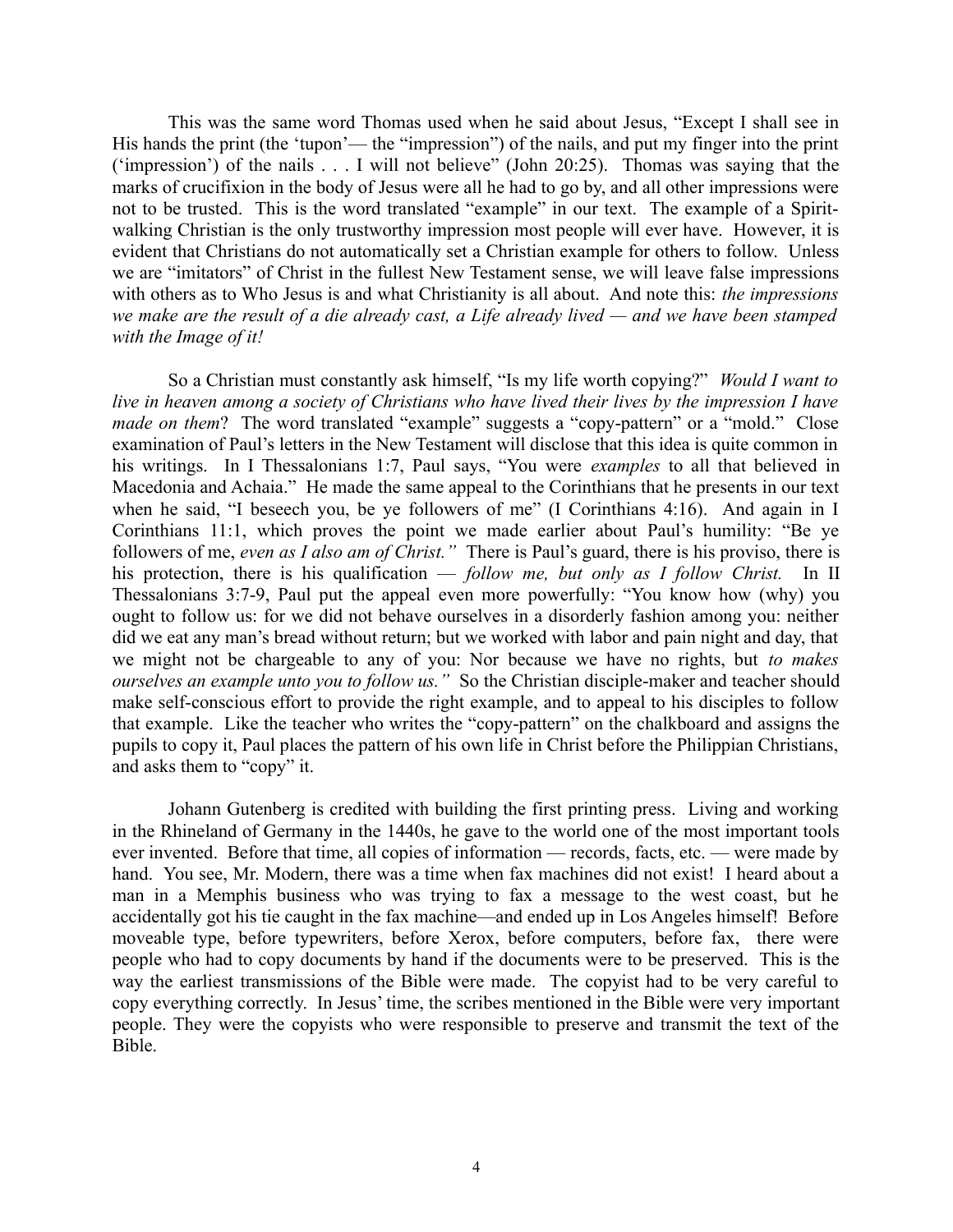The scribe was himself carefully trained for this task. Jesus referred in Matthew 13:52 to "the scribe who is instructed," and the word translated "instructed" is the verb form of the word "disciple." "Every scribe who is *discipled."* Intensive training was required for the copyist's technical job to be done well. In his training, the master scribe or teacher would give the disciple, the apprentice, the aspiring young scribe, a piece of paper with the letters of certain words written picturesquely across the top. These letters contained every "stroke" (remember the word, "tupon") that the copyist would be expected to make. The young copyist would practice copying the words again and again, until he had mastered the printing of those letters. He literally *followed the* "*example" (copied the"tupon") that was set before him.* After he had followed the example enough times, the stroke of the pen came naturally to him.

Dear Christians, *all of us are copies, and copyists,* and then we are responsible to be *copy-patterns for someone else to copy!* We are to follow the examples of worthy Christians until the "tracing of the strokes" of the Christian life become natural and automatic in our own lives. We are responsible to carefully choose the examples we will follow. These examples will play an incredibly large part in making us who we will finally become.

So we see that our text combines the proper model (Paul and others) and the proper mandate (the urgent encouragement to follow their example) for making disciples. Both the model and the mandate are essential. If I only see a model of the Christian life, I will not be able to follow it with full intelligence. If I only hear the mandate, I will think it is too visionary and impossible to receive my serious consideration and commitment. Both are essential.

# **II. THE PERSONAL MODEL FOR DISCIPLE-MAKERS**

This text also suggests that *disciple-makers also need (and have) personal models*. The original model of disciple-making was Jesus Himself. From all eternity, He had been His Father's disciple. When He came to the earth, Jesus taught a small group of men and made them responsible to teach others. He made disciples, each of whom was then responsible to make other disciples. We could say that He not only made disciples, He made disciple-makers, and they then trained other disciples, who in turn would also become disciple-makers. So an everenlarging network of trained disciple-makers emerged from the training process which Jesus initiated with His Twelve.

A generation later, a disciple-making leader emerged in the Christian movement who functioned in the Spirit and Vision of his Master. Though Paul had apparently never seen Jesus in the flesh, he was so influenced by His disciples that he learned about *being* a disciple of Christ (remember Stephen, Acts 7) and *building* disciples (remember Barnabas, Paul's disciple-maker) *from them.* In turn, he said to a young disciple-maker, "The things which you have heard from me, the same things commit to faithful men, who will be able to teach others also" (II Timothy 2:2). We must see this as simply an extension of Jesus' own life. Jesus said, in effect, "The things that I, Jesus, have heard from My Father, I have committed to (invested in) twelve faithful men, who shall be able to teach others also." Our text for this study was written by that secondgeneration man who was a crucial "link" in the chain of disciple-making. Just what kind of example did he set? What kind of model was he? What copy-pattern can we detect in him? Well, it is very interesting that you asked that question! The third chapter of Philippians gives us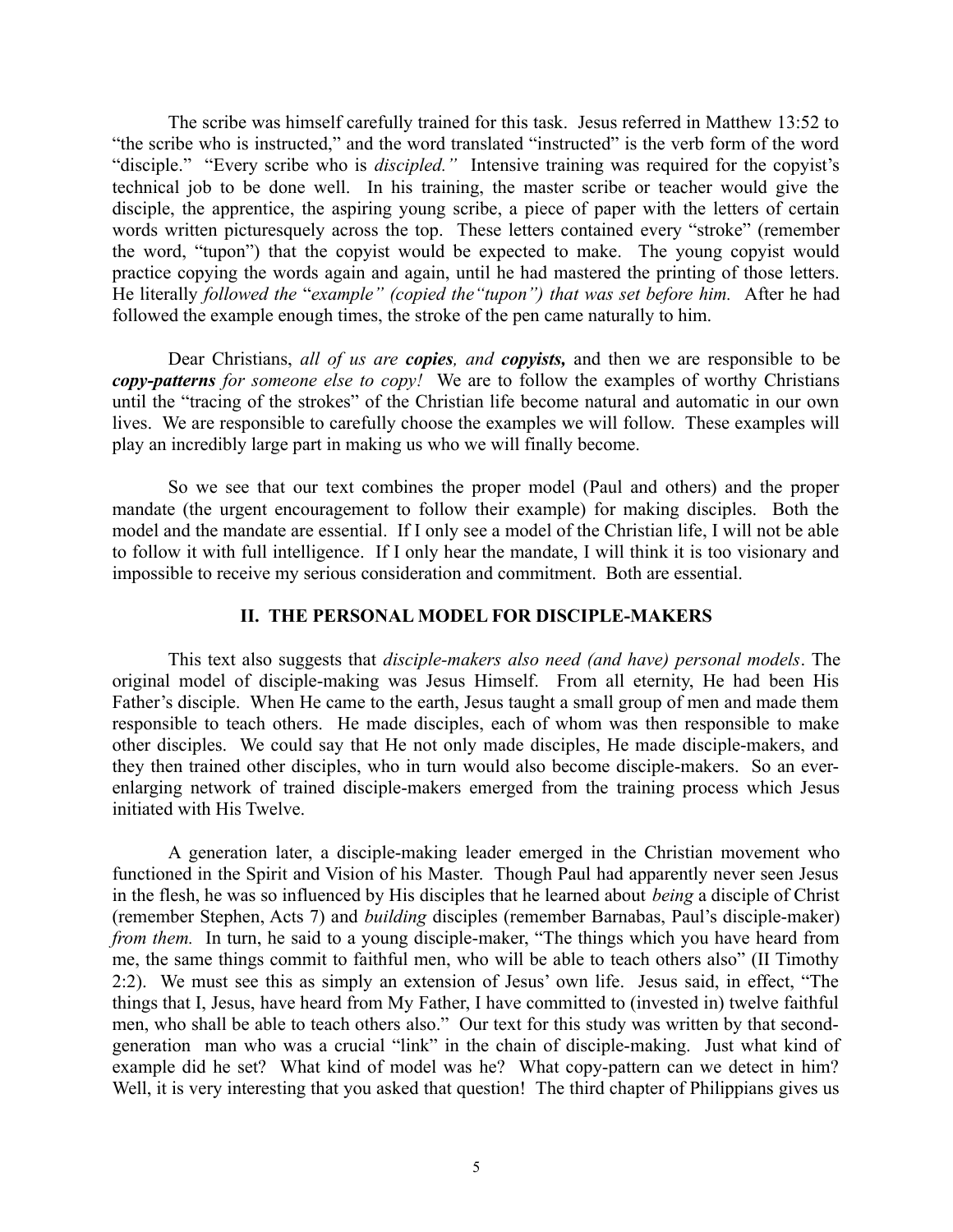a profound portrait of Paul. In order to see the dimensions of his example, let's see what kind of man he was. We will use the verses preceding our text as our foundation.

In verses 12-15, Paul said, "I am not as one who has already 'arrived,' nor am I anywhere near perfection: but I am following hard after God, so that I may fully 'grasp' that for which Christ Jesus has grasped me. My brothers, I have not fully grasped it yet: but this one thing I do, forgetting the things which are past, and reaching ahead toward those things that are still before me, I strain toward the mark for the prize of the upward calling of God in Christ Jesus. As many as are maturing in Christ, I ask them to join me with the same mentality."

Here is a veritable world in words! Each sentence is an ocean of content, enticing the swimmer-in-training to dive in and exhaust himself. However, because of the nature of our study, we will focus our attention on *the kind of man Paul was* — in order to see the model he gave, the example he set, before disciples and disciple-makers.

### **A. Healthy Dissatisfaction**

First, Paul was a man of *healthy dissatisfaction.* Anybody who has studied the life of Paul extensively has become aware that Paul was very dissatisfied *before he became a Christian.* And his dissatisfaction had been extremely intense! Someone said, "A psychotic is a person who says that two plus two is five; that is, a psychotic is really out of touch with reality. However, a neurotic is a person who says, 'Two plus two may be four, but *I don't like it!'"* In other words, the neurotic is in touch with reality, but it does not suit him. Before he became a Christian, Paul was something of a religious neurotic.

Winston Churchill often told the story of a family who was picnicking by a lake one day when their five-year-old son accidentally fell into the water. A stranger passing by saw the situation and, at great risk to his own safety, dived in, fully clothed, and rescued the child from drowning. The rescuer presented the boy back to his mother, but instead of thanking the stranger for his heroic deed, the mother snapped feverishly, "*Where's Johnny's cap?"* Out of all the possible facets of this traumatic event, this was the detail the mother emphasized. There are some people, no matter what is done for them, who choose not to be satisfied. They are perennially unhappy with themselves, with others, and with reality itself. I strongly suspect that Saul of Tarsus fell into this group before he was saved. But this is the same man who in Philippians chapter four declared himself to be "content in any circumstance where I find myself."

But Paul was not only dissatisfied *before* he became a Christian. He was also marked by a *healthy* dissatisfaction *after* he became a Christian. Indeed, any true Christian is a profound mixture of *happy satisfaction* and *healthy dissatisfaction*. It is crucial that a Christian keep a wholesome balance of these two things in his life. Someone wisely said, "A Christian cannot recommend the Bread of Life or the Water of Life to others *if he himself looks as if those foods disagreed with him*!" But we still must recognize that healthy dissatisfaction is a vital part of the Christian life. The Christian has had a deeply satisfying drink of the Water of Life, but he is always thirsty for more! He became an instant winner in Christ, but he then realized that there are a lot of other races to be won and fights to be fought since he got his first gold medal. The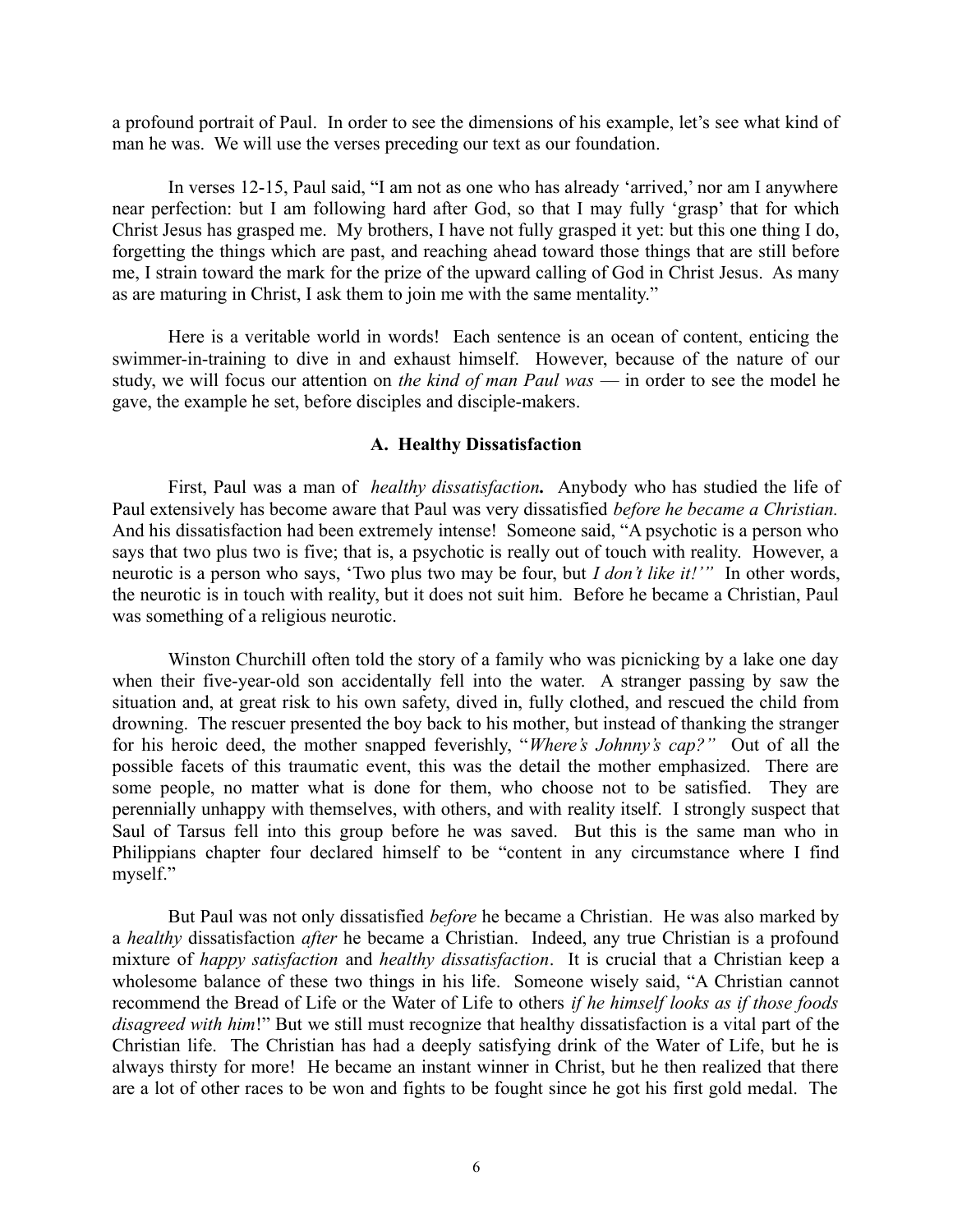Christian life involves a sanctified dissatisfaction as well as a settled contentment. Why? Because, though I am *positionally perfect in Christ*, I am still *very imperfect in my daily practice* as a Christian.

Paul expressed this creative tension between positional perfection and practical progress in these words: "I am not as one who has already arrived, nor am I anywhere near perfection . . . but I seek to know the Person of Christ better and better, and to 'grasp' His purpose for me with a more complete grip each day." It is this healthy dissatisfaction that keeps the Christian moving ever deeper into the Treasure and the treasury of the Christian life. Paul modeled this healthy dissatisfaction, and every Christian should reveal it as well. Christian, just remember that wherever you are at present, it's not where you *could* be. Then let the margin of difference between what you are and what you could be provide the dissatisfaction that moves you toward the desirable goal.

### **B. Heart-felt Devotion**

Second, Paul was characterized by a *heart-felt devotion.* "This one thing I do," he said. We would call this *concentration* or *focus*, and that is what Christian devotion is. Vision, focus, and concentration are indispensable ingredients of every Christian's daily life. Paul was a specialist, and so should every Christian be. His focus was not on a dozen things, or even two, but only on one. His *vocation* was Christ and His Purpose; his *avocation* was anything else that called for his attention and effort. Vance Havner once said, "Most Christians could be called 'hypodermic saints,' because they run as if they are energized by 'shots' of the Gospel. They live the Christian life by spurts, spasms, or turns, but not consistently and continually." Then he divided Christians into three categories — workers, shirkers, and *jerkers* — and he said that most Christians are jerkers whose devotion is unsteady and unreliable.

When a lion-tamer at the circus allows himself to be locked in with all those vicious lions, why does he carry a three- or four-legged stool in his hand? This is not an arbitrary act. The person who holds the chair knows something very important about the constitution of a lion. He knows that when you put several points of focus before him, the constitution of the lion requires him to try to focus on all of them. Thus, his attention and energies become fragmented and divided, and the lion is largely neutralized. In the Bible, Satan is described as "a roaring lion" (I Peter 5:8). Christians could easily neutralize Satan *by simply striking on all assigned 'fronts,' on all commanded points of focus*. Jesus was a wise strategist when He commanded us to witness "*both* in Jerusalem, *and* in Judea, *and* in Samaria, *and* unto the uttermost part of the earth"—*striking with equal force and efficiency at all times on all of these assigned fronts*. Instead, however, our attention has been introverted into our own lives and our local church situations, and even there, our attention is divided to a thousand petty things — and thus Satan has divided us and neutralized us. Our "one thing" is the pursuit of Jesus Christ and His purpose of *total world impact.* This goal is worthy of the heart-felt devotion of every Christian.

There is great power in concentration. Let the sun disperse its rays over the earth, and it has a substantial power. But let a few rays of the sun's light be focused through a powerful magnifying lense, thus concentrating it, and that concentrated light and heat can burn its way through a sheet of solid metal! If each Christian would practice heart-felt devotion to Jesus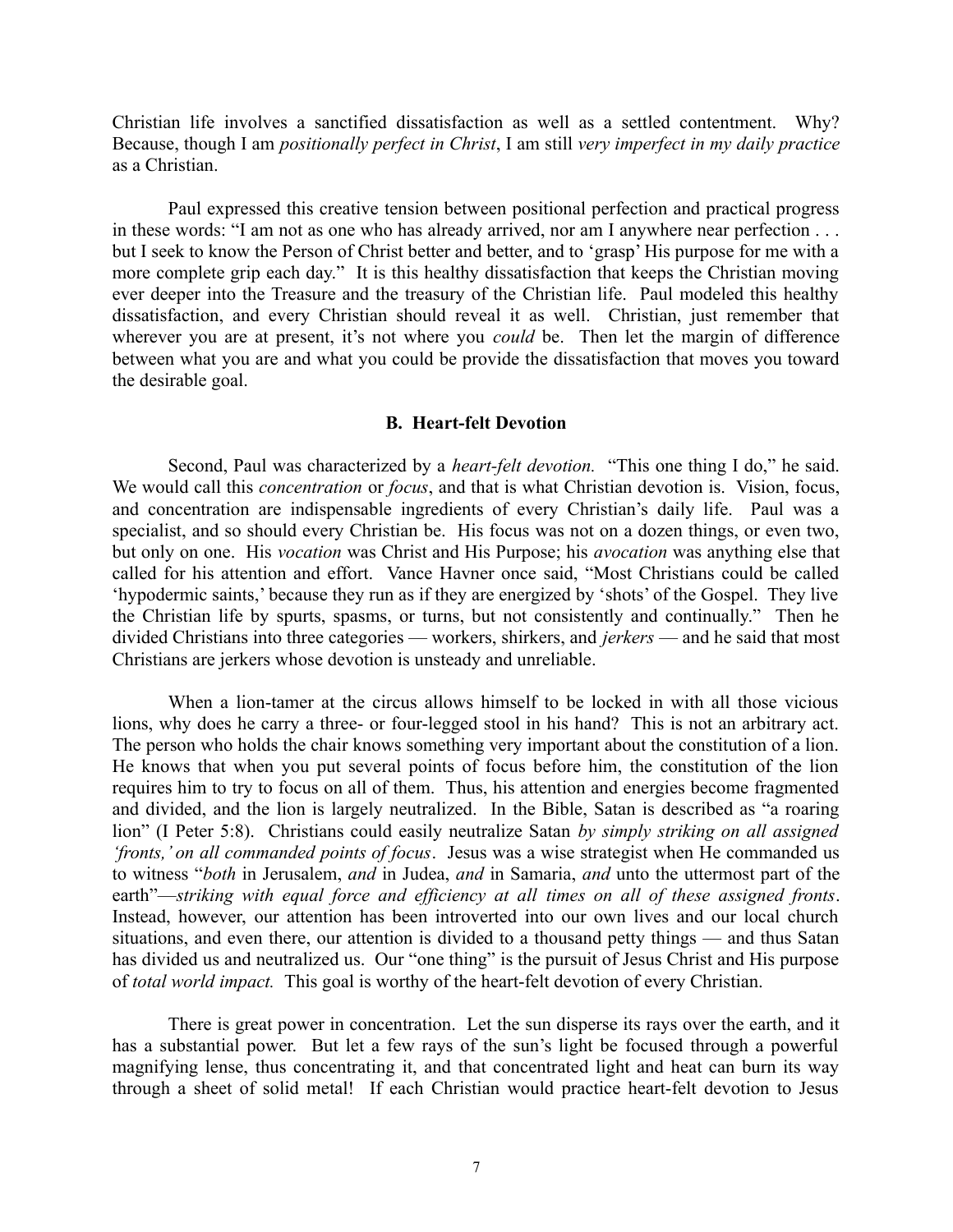Christ and His purpose to make disciples and impact the whole world, and join with a few others of similar devotion, the impact would be enormous! Paul was the walking model of such wholehearted (concentrated) devotion.

# **C. Heavenly Direction**

Third, Paul lived a life of *heavenly direction. "*Brethren, . . . I forget those things which are behind, and reach forth unto those things which are before" (verse 13). Throughout this passage, Paul employs another sports illustration. He sees in his mind's eye a sports stadium, a running track, and a corps of runners sprinting for the finish line. Each runner is exerting maximum effort to reach the finish as the winner of the race in order to receive the victor's reward.

Every runner on a track team is mindful of two foundational rules in running a race: (1) Don't look back; and (2) Focus on the finish line. *Don't look back!* "Forgetting the things which are behind." When hurdlers in a track meet hit a hurdle while running a competitive race, they don't turn around to look at the hurdle, nor do they stop and go back and pick it up. Any sports fan knows how ridiculous it is to suggest such action, but Christians are usually not as wise as hurdlers on a track team. They often stop to look back, and break their momentum toward the finish line.

Paul says that Christians should *forget the things that are past.* Someone outlined this responsibility toward the past in these points: (1) Past *sins* must be *forgiven*; (2) Past *sorrows* must be *forgotten*; and (3) Past *successes* must be *forsaken*. An 80 year old man facetiously said of his feeble mind, "My memory is what I forget with!" The Christian must deliberately use his memory to forget the past.

Clara Barton, the founder of the American Red Cross, received much criticism, but she bore the burden of it cheerfully. One day a friend reminded her of a particularly mean thing that had been done to her. When Clara's face showed a blank expression, the friend exclaimed, "Surely you remember that, Clara!" "No," Clara Barton replied, "*I distinctly remember* Every Christian should be marked by such distinct and discriminating forgetfulness.

> "We thank Thee, Lord, for memory To live again the past; That in remembering bygone days The fruits of joy shall last. But for the power to forget We thank Thee even more: The stings, the slights, the hurts, the wounds Can never hurt us more."

Most of all, the Christian must forget all failures of the past, whether they be sins of omission or commission. David committed several crimson sins as king of Israel, but when he had "come clean" with God and sought His forgiveness, he prayed, "Restore unto me the joy of thy salvation, and uphold me with Thy free Spirit. *Then will I teach transgressors thy ways; and sinners shall be converted unto thee" (Psalm 51:12-13).* David rested in the mercy and grace of God, and refused to allow a sad history of failure to determine his future life.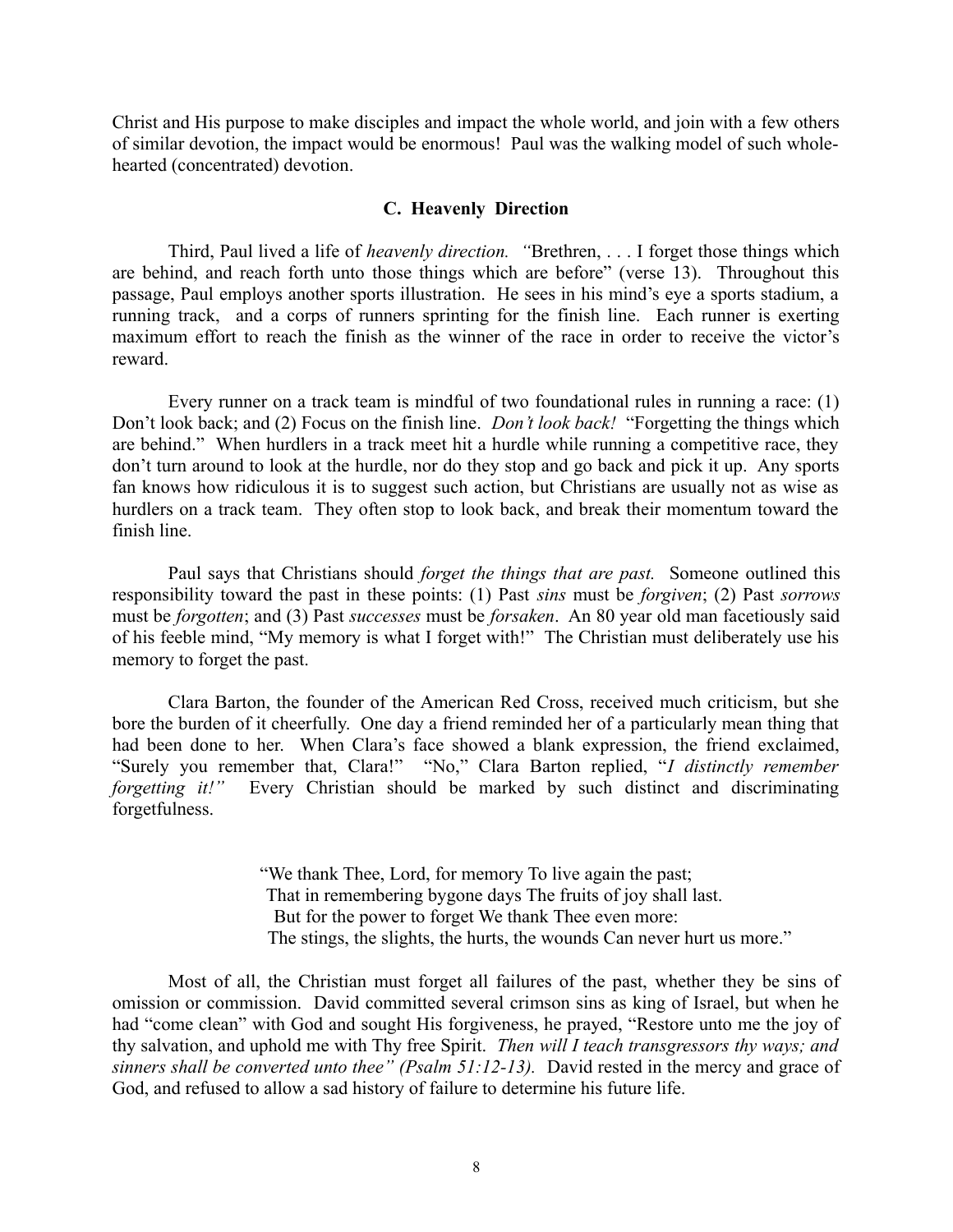In the 1986 major league baseball season, Bob Brenley, catcher for the San Francisco Giants, set a major league record when he made four errors in one game. However, in the same game, in the last of the ninth inning, the same Bob Brenley came to bat with the score tied. Brenley hit a home run for the Giants, and they beat the Atlanta Braves by a score of seven to six! Dear Christian, no matter what errors are behind you in earlier innings of the game, you still may deliver a winning hit for God's side if you will forget the failures of the past and focus on the responsibilities and possibilities of the present and the future. A disciple-maker who stops to pick up the hurdles he has knocked down will never win the race. A batter who is dejectedly focusing on earlier errors will not likely deliver a winning hit. *Don't look back!* 

Then, the disciple-maker must be sure that he keeps his attention on the clearly defined goals of Total World Impact, the Building of an Army of Disciples, and the Training Process by which the soldiers in that army train others. Paul followed his athletic metaphor still further when he said, "Strain forward toward those things that are before you." One can see the runner with every muscle straining toward the tape, his total focus on the finish line, and his full effort given to the race. He knows that he cannot allow distractions to divert his attention from the running of the race.

 A Christian should look at the past in just about the same proportion as a driver glances in the rear view mirror while driving an automobile. The rear view mirror is a handy instrument to have in the car for the sake of safety, but there is no safety in the driver keeping his attention focused through that mirror on objects behind the vehicle! *Christian*, *through which do you look the most — the rear view mirror, or the windshield*?

There is an old parable which I have read and studied many times. It is called "Atalanta and the Golden Apples." It is the story of a king's daughter named Atalanta, who was blessed with the gifts of beauty and fleetness of foot. When she had matured into a young woman and her gifts were well known far and wide, her father the king offered her hand in marriage to any man who could beat her in a prescribed race on a racecourse. Many tried and failed, and, as a consequence, forfeited their lives. At last a young Greek named Hippomenes applied to run the race against her. When he arrived on the day of the race, he was wearing a small sash around his waste, and a small sack hung from the sash. When the race started, she teasingly slowed her pace to let him get ahead. Then suddenly, she put on a burst of speed and started to pass him. However, as she did, he reached into the small bag and pulled out *a golden apple.* As she went by him, he rolled the apple diagonally across her pathway. The gleam of its beauty attracted her eye. When she saw the flash of gold, she knew it also had a great value. So she stopped and turned aside just long enough to retrieve it, quickly returning to the course to resume the race. She easily caught Hippomenes again and threatened to pass. Again, he rolled an apple across her path, and again she turned and quickly retrieved it. She returned to the race and caught him again. As she began to pass, he threw the final apple across her course. Again, she turned to retrieve the apple, thinking she still had enough time to make up the distance and win the race. But he had calculated correctly, because he breasted the tape at the finish line as she trailed by a step. Hippomenes won the race and the beautiful maiden — and the kingdom — not by his superior speed, but by the cunning of distraction. She lost because of her own folly in leaving the course for a mere trinket. Even so, it has often been the ruin of many a saint in the most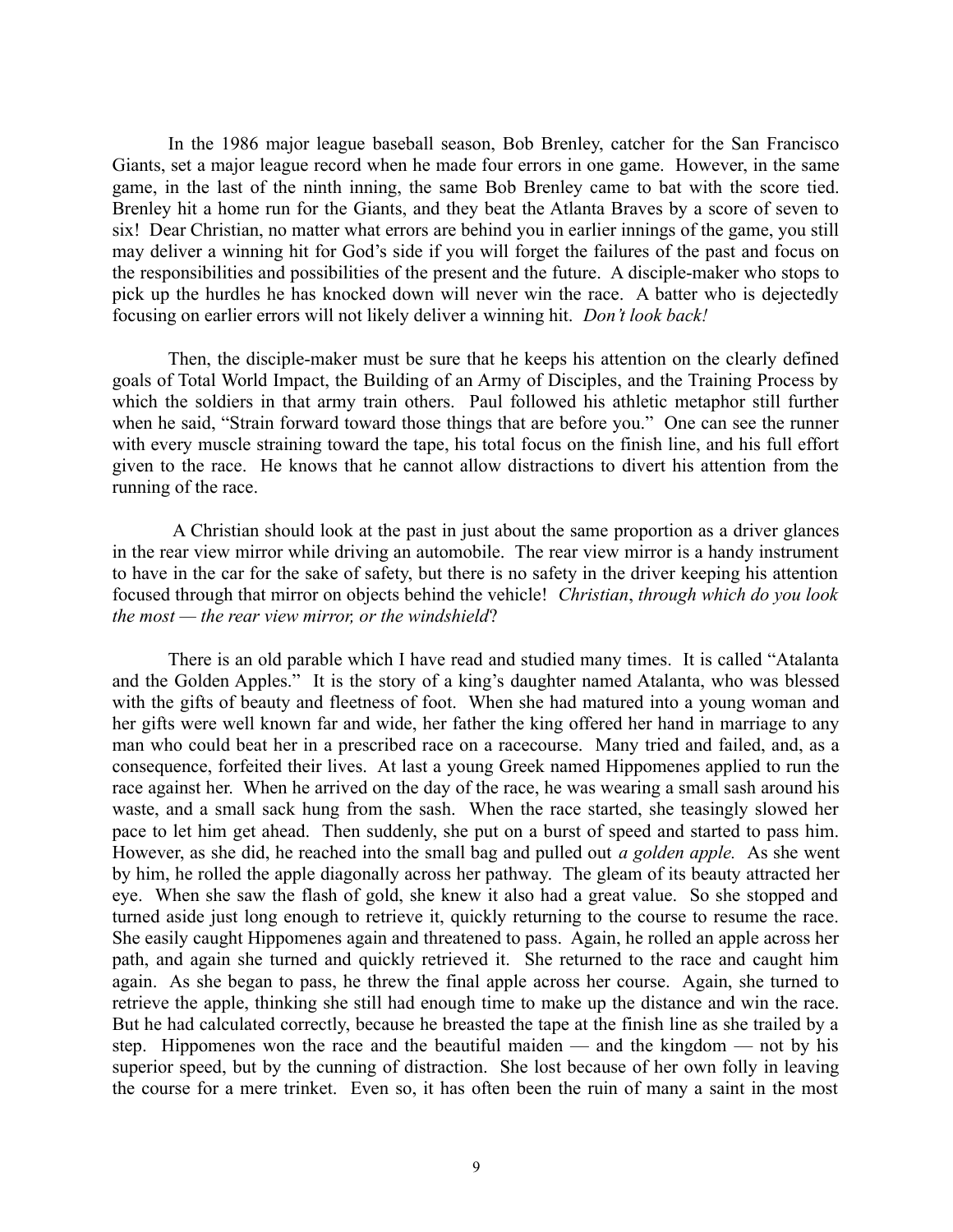glorious race of all that, for the three golden apples of the enticements of the world, the seduction of the flesh, and the allurements of Satan, he has failed to "strain toward the prize of the high calling of God in Christ Jesus." The disciple and disciple-maker must maintain his heavenly direction with consistency throughout his Christian life.

## **D. Holy Determination**

Finally, Paul was a man of *holy determination.* Isolate the words, "I press toward the mark for the prize of the high calling of God in Christ Jesus." Paul is not picturing a quiet stroll in the park, but a vigorous and draining run. Objects held in the hand might not be noticed in a stroll in the park, but such objects become a hindrance when one is running. One of the great tragedies of the Christian life is that many Christians never win any significant victories for the cause of Christ, never capture any enemy territory or troops, never destroy any strongholds of the enemy in their homeland—in short, they never win any real victories in spite of the extreme and aggressive language that is used again and again in the New Testament. The words used in our text and in countless other similar passages in the New Testament are far too vigorous to describe the casual, relaxed, easygoing type of Christian life that is so often exemplified among us. We must not sit back on padded seats in an air conditioned building and listen and look. We must strain every nerve of our moral and spiritual being to run this race and win this prize.

Paul said elsewhere, "The pioneers who have blazed the faith-trail, the veterans that have run the race before us, are like spectators in a heavenly grandstand, loudly and lustily cheering us on as we run the same race today. We must strip down, start running—and never quit! No extra spiritual weight is permissible, and no parasitic sins. We must deliberately take our eyes *off* of everything else, and keep them fastened *on* Jesus, Who not only started the race but knows how to triumphantly finish it as well. *Study how He did it!* He never lost sight of where He was headed. Because of the anticipation of an exhilarating finish, He could put up with anything along the way—the cross, the shame, whatever. And now He's *there*, in the place of honor, beside the King's throne. When you find yourselves flagging in your faith, go over that story again, item by item. That will shoot adrenalin into your souls! And keep running! It will be worth it all when you, too, are invited up to sit with Jesus beside the King's throne."

In conclusion, pause just a moment and remind yourself of our theme—disciplemodeling, disciple-making, and disciple-multiplying. And remember that God has placed *you* in Square One to begin the process. Remember, too, that the product of your ministry with your disciples is to create *impact that extends to the ends of the earth until the end of time.* Place yourself in our text—and move out for Jesus.

A middle-aged man and his wife had walked out on a long dock that extended into the Mississippi River at Vicksburg, Mississippi. They had seated themselves at the end of the dock, and were dangling their legs over the end as they held hands and "whispered sweet nothings" in each other's ears. Suddenly, their romantic absorption was broken when they heard running footsteps on the dock behind them. They both looked back and saw a man dressed in a business suit, running as fast as he could toward the end of the dock. They thought he was running to them, but as he reached them, he maintained his fast speed. They parted just in time for him to leap from the end of the dock. With a "wahoo" yell, he sailed through the air and splashed into